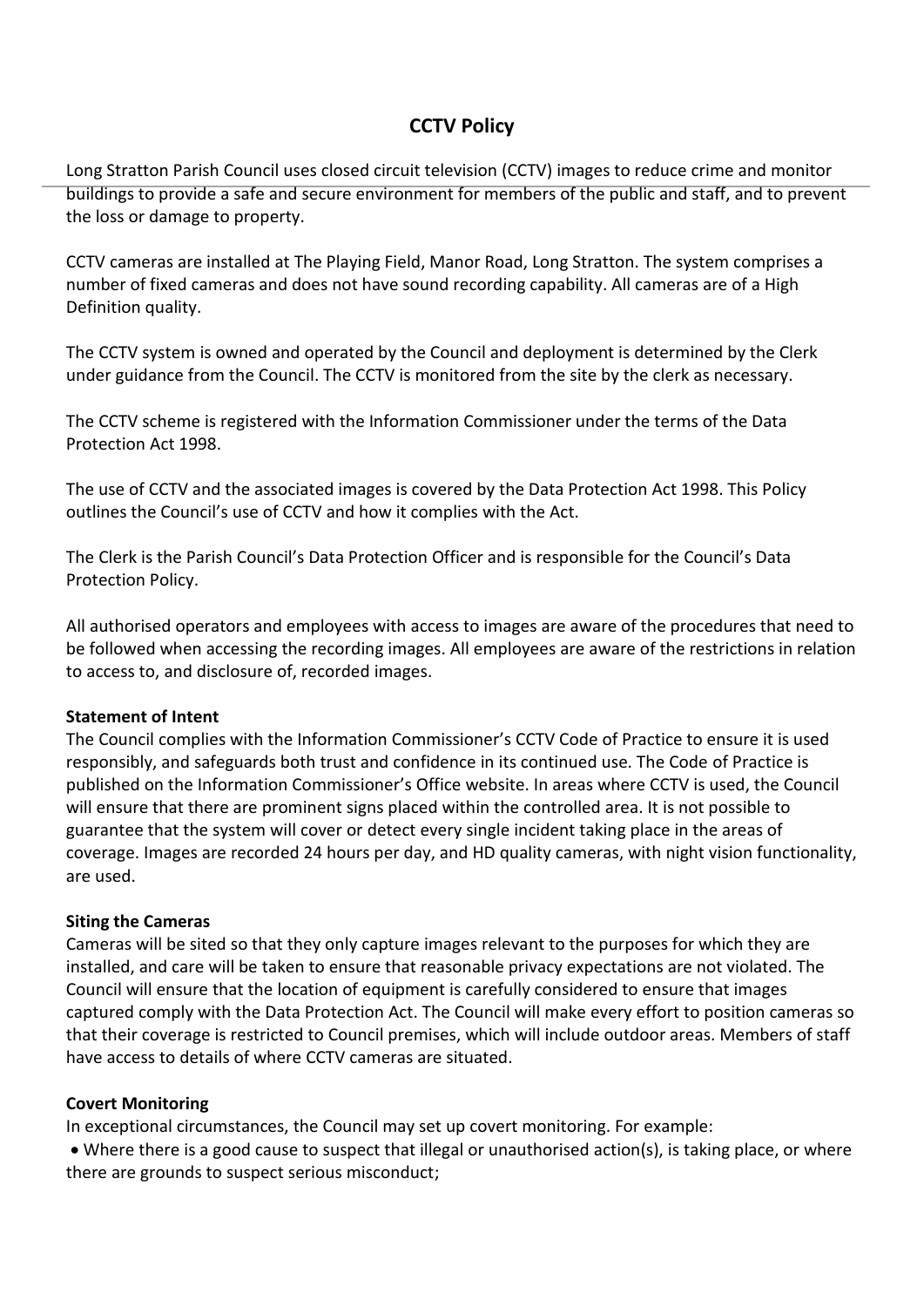•Where notifying the individuals about the monitoring would seriously prejudice the reason for making the recording. In these circumstances authorisation must be obtained from the Parish Clerk and/or the Chairman of the Council. Covert monitoring must cease following completion of an investigation. Cameras sited for covert monitoring will not be used in areas which are reasonably expected to be private, for example toilet cubicles.

### **Storage and Retention of CCTV Images**

Recorded data will be retained for no longer than is necessary. While retained, the integrity of the recordings will be maintained to ensure their evidential value and to protect the rights of the people whose images have been recorded. All retained data will be stored securely.

### **Access to CCTV Images**

Access to recorded images will be restricted to officers of the council, and will not be made more widely available.

### **Subject Access Requests**

Individuals have the right to request access to CCTV footage relating to themselves under the Data Protection Act. All requests should be made in writing to the Clerk using the forms set out within this Policy, and each application will be assessed on its own merits. Individuals submitting requests for access will be asked to provide sufficient information to enable the footage relating to them to be identified. The Council will respond to requests within 28 calendar days of receiving the written request. The Council reserves the right to refuse access to CCTV footage where this would prejudice the legal rights of other individuals or jeopardise an on-going investigation.

### **Access to and Disclosure of Images to Third Parties**

There will be no disclosure of recorded data to third parties other than to authorised personnel such as the Police, or service providers to the Council where these would reasonably need access to the data (eg investigators). Requests should be made in writing to the Parish Clerk using the forms set out within this Policy, and each application will be assessed on its own merits.

### Complaints

Complaints and enquiries about the operation of CCTV within the Council should be made using the process set out within the Complaints Policy, which is available on the Council's website.

**Adopted June 2017 Review due June 2018**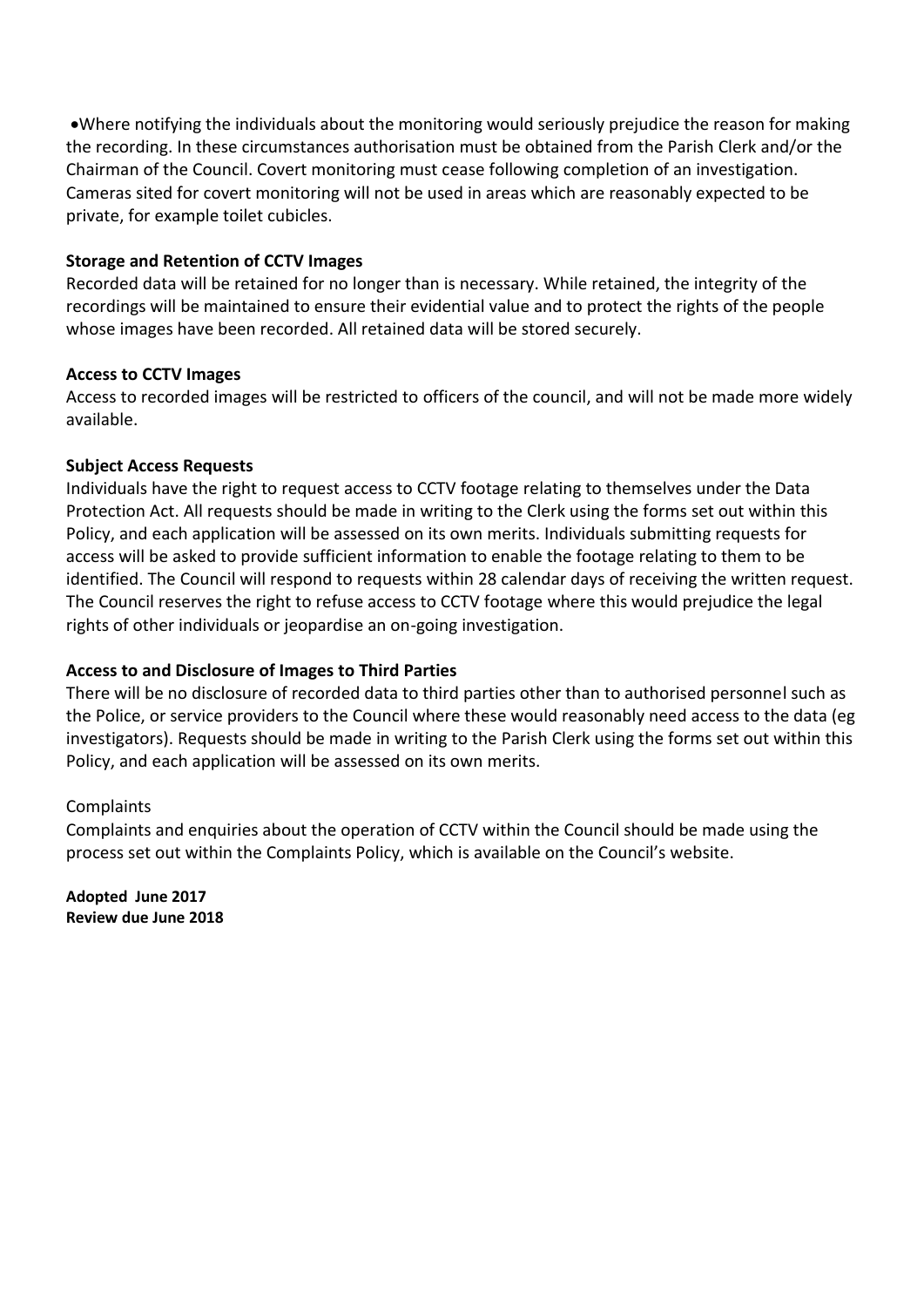### **CCTV Operations System – Data Protection Act 1998 Subject Access Requests – Application Form for the General Public**

### **Section 1 – About Yourself**

The information requested below is to help the Parish Council satisfy itself as to your identity, and to find any data held about yourself.

### **PLEASE USE BLOCK LETTERS**

| Title: (circle as appropriate)                                                                   | Mr | <b>Mrs</b>            | <b>Miss</b> | <b>Ms</b> |  |  |
|--------------------------------------------------------------------------------------------------|----|-----------------------|-------------|-----------|--|--|
| Other:                                                                                           |    |                       |             |           |  |  |
| Surname:                                                                                         |    |                       |             |           |  |  |
| <b>First Name(s):</b>                                                                            |    |                       |             |           |  |  |
| <b>Maiden Name:</b>                                                                              |    | Gender:               |             |           |  |  |
| Height:                                                                                          |    | <b>Date of Birth:</b> |             |           |  |  |
| <b>Place of Birth:</b>                                                                           |    |                       |             |           |  |  |
| <b>Current Home Address &amp; Tel No:</b>                                                        |    |                       |             |           |  |  |
|                                                                                                  |    |                       |             |           |  |  |
| If you have lived at the above address for less than 3 years, please give your previous address: |    |                       |             |           |  |  |
|                                                                                                  |    |                       |             |           |  |  |
|                                                                                                  |    |                       |             |           |  |  |

### **Section 2: Proof of Identity**

To help establish your identity, your application must be accompanied by **two** official documents that between them clearly show your name, date of birth and current address. For example: driving licence, medical card, passport, birth/adoption certificate, or other official document that shows your name and address. Also, a recent, full face photograph of yourself.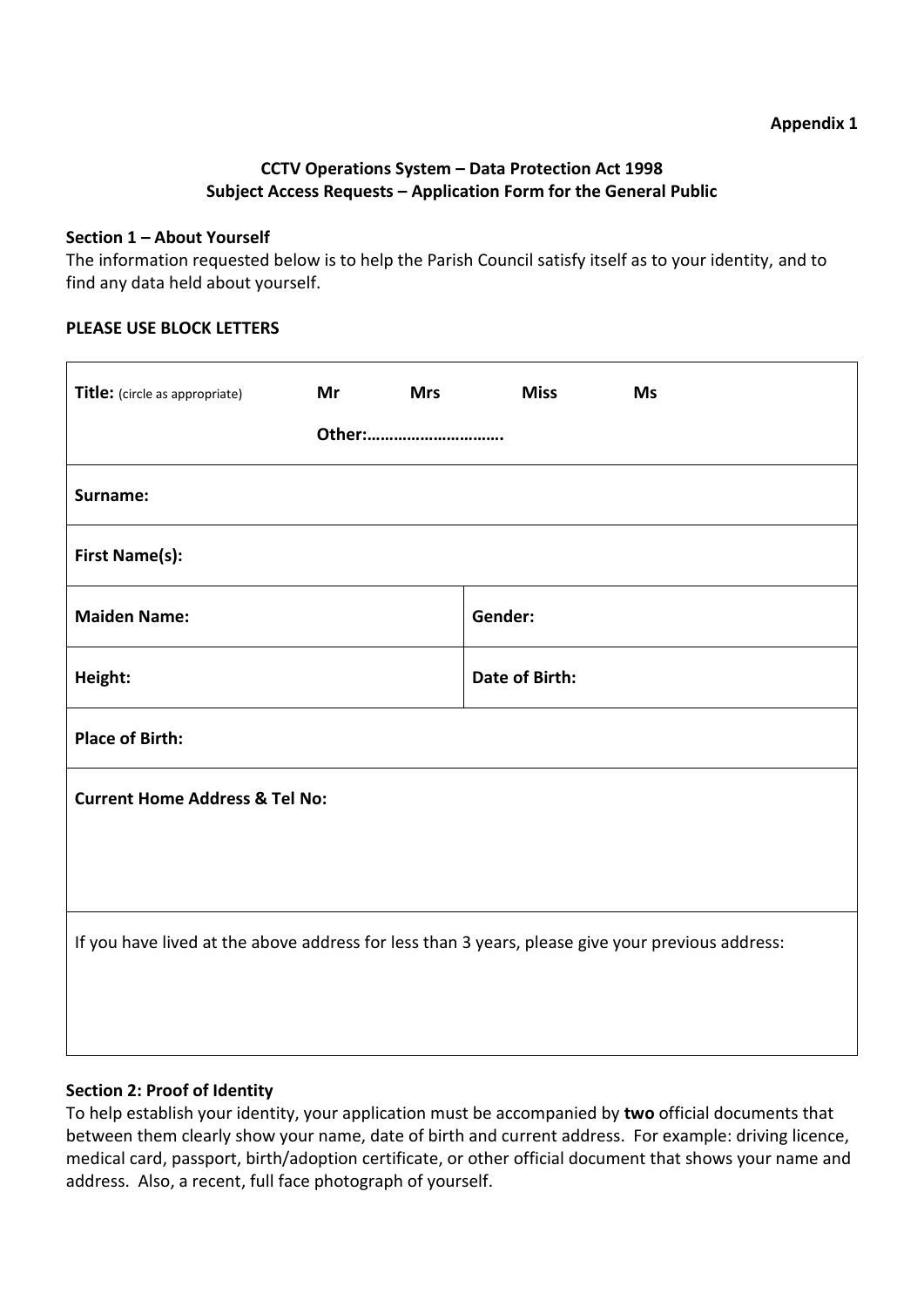### Failure to provide this proof of identity may delay your application.

### **Section 3 – Supply of Information**

You have a right, subject to certain exceptions, to receive a copy of the information in a permanent form. Do you wish to:

| (a) Receive a permanent copy  | YES / NO |
|-------------------------------|----------|
| (b) Only view the information | YES / NO |

### **Section 4 – Helping us find the Information**

If the information you have requested refers to a specific offence or incident, please complete this section.

Please complete a separate box in respect of different categories / incidents / involvement. Continue on a separate sheet if necessary.

Were you (tick relevant box):

| A person reporting an offence or incident |  |
|-------------------------------------------|--|
| A witness to an offence or incident       |  |
| A victim of an offence                    |  |

A person accused or convicted of an offence

Other (please specify):

Date and time of incident:

Place incident happened:

Any other useful or identifying information: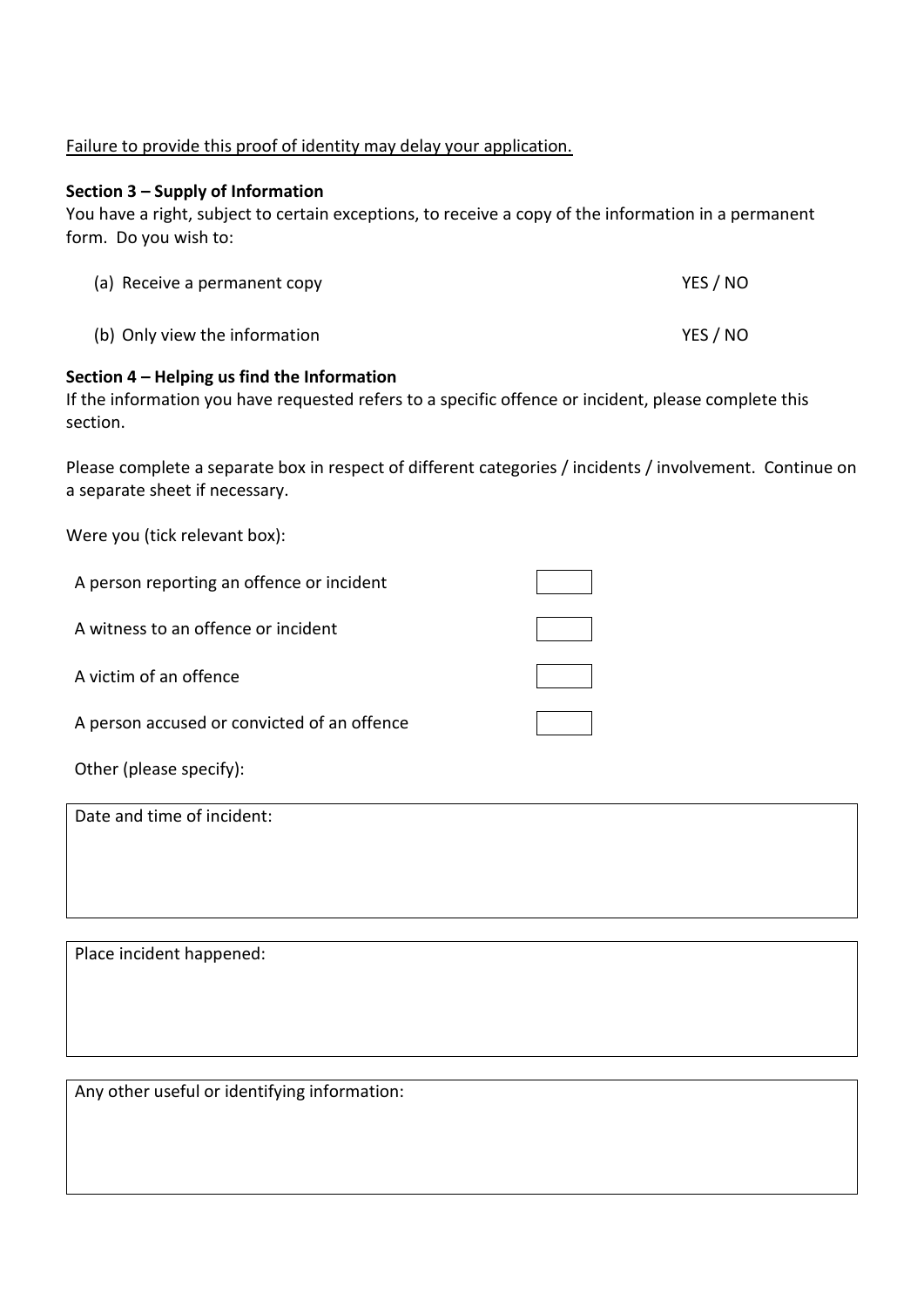#### **Section 5 – Declaration**

To be signed by the applicant.

The information that I have supplied in this application is correct and I am the person to whom it relates.

Signed: ................................................................................. Date .......................................................

Print Name:

.........................................................................................................................................................................

**WARNING**: A person who impersonates or attempts to impersonate another person may be guilty of a criminal offence. Where impersonation is suspected, the Police will be informed.

Please ensure that all parts of this form have been completed and return a signed hard copy to:

The Parish Clerk Long Stratton Parish Council The Street Long Stratton NR15 2AD

Your request will be processed within 28 calendar days of receipt.

### **FOR OFFICE USE ONLY:**

| Application checked and legible?  | Date application received: |          |
|-----------------------------------|----------------------------|----------|
| Identification documents checked? | Documents returned?        | YES / NO |

Incident report no.



### **Member of staff completing this section:**

Name: Position: